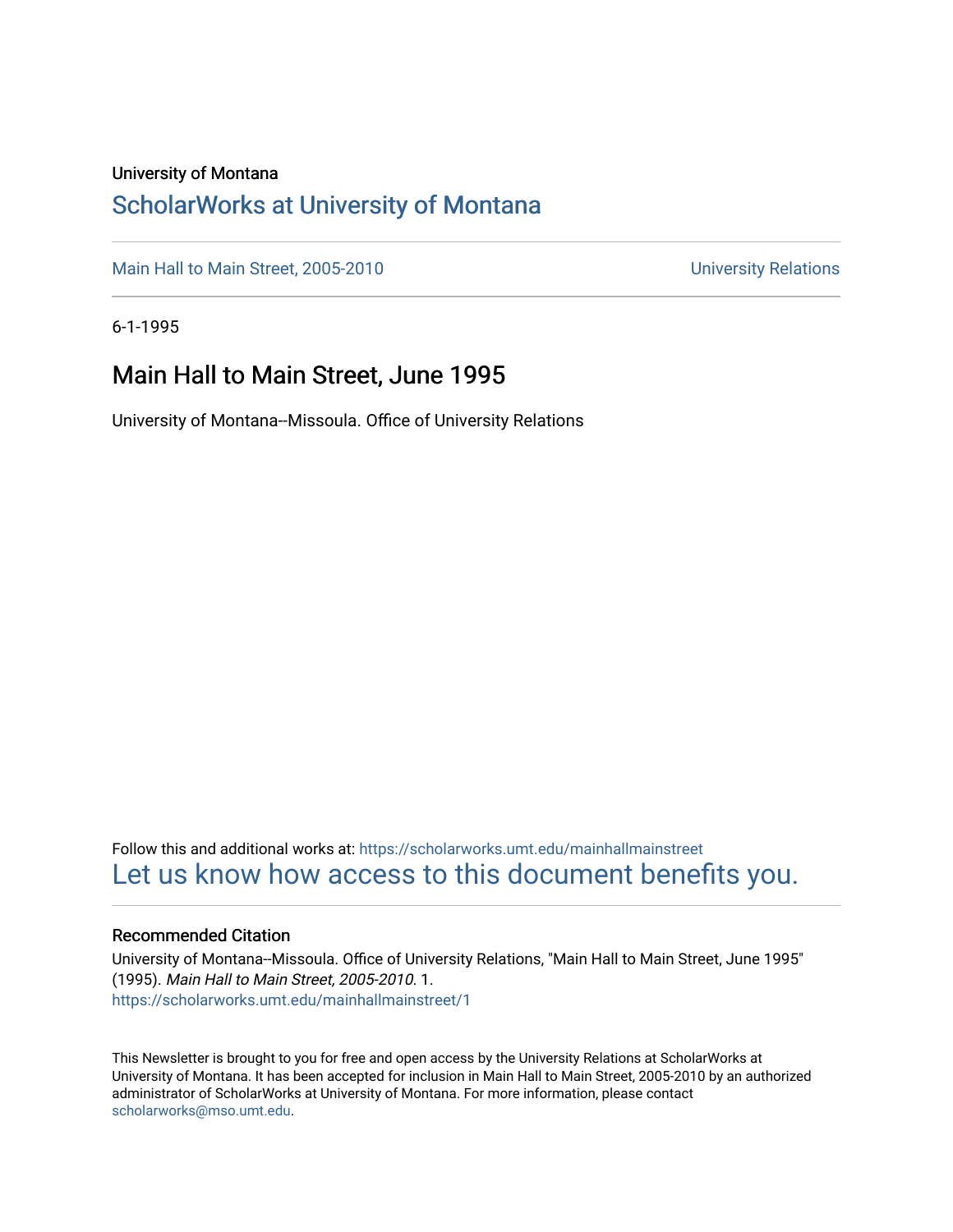Vol. 1, No. 1 **Connecting Campus and Community** June 1995

### Homecoming'95 Spins Carousel

Festivities will revolve around A Carousel for Missoula this fall as The University of Montana welcomes back alumni in carnival fashion Sept. 22-23.

Theme

This year's homecoming theme, "Ride a Painted Pony," comes on the tail of last

week's grand debut of the carousel and what promises to be a busy summer at the **W** magical pony bam by the river. "Up With Montana," UM's fight song already is in place as a permanent selection in the carousel's

organ rolls. B

"It's another way of bridging both sides of the river," says homecoming coordinator Betsy Holmquist. "Homecoming is a community event, not just a campus event."

The possibilities for Homecoming Parade participants are as varied as the painted ponies that parade in circles for young and old. "You can go either fantasy or western, the carousel or the fair," suggests Holmquist.

Chuck Kaparich, the man whose dream set the carousel in motion, and his wife, Beth, will serve as honorary grand marshals for the parade Saturday, Sept. 23. George and Louise Caras, the namesakes of the park that houses A Carousel for Missoula, will join UM President George Dennison and his wife, Jane, as grand marshals.

### Newsletter Brings Campus to You

**ty** *George M. Dennison,* **UM President**

G reetings! I'm pleased to introduce this inaugural issue of *Main Hall to Main Street.* The University and the city that surrounds it really form one community.

By day the University's 2,000-plus employees go about their business of educating and serving students. But by night and on weekends, these same people attend PTA meetings, play on softball teams and attend community events.

Similarly, Missoulians with no ties to the University might spend their off-hours attending a concert, lecture or athletic event on campus. We are, indeed, one community.

The University of Montana is an



George M. Dennison

extremely active place these days. We've created this monthly newsletter to keep Missoula informed of the events and changes on campus. Each issue will bring you an events calendar, current campus news items, various consumer information columns written by our faculty and staff, and whatever else you tell us you'd like to read about. This is your newsletter, let us know how it can serve you. Thanks for the support you've given your University.

### Foreign students seek Missoula friendships

The Missoula International Friendship Program is seeking community volunteers to befriend international students who will attend The University of Montana this fall.

Local residents and foreign students learn about each other's cultures while sharing leisure time and family activities. The students do not live in their hosts' homes, but do enjoy being included in holiday dinners, outings and local recreational activities. All participating students speak English.

The program requires a one-year commitment. Matching of hosts and students for the coming year will be done in early September. Requests formatches with students from a specific country will be met if possible. About 500 foreign students from about 60 countries attend UM.

Tovolunteerto be a "community friend," call UM's Foreign Student Services Office at 243-2226. For more information, call MIFP board member Jan Pruyn at 243- 2960 during the day or 728-4555 in the evening.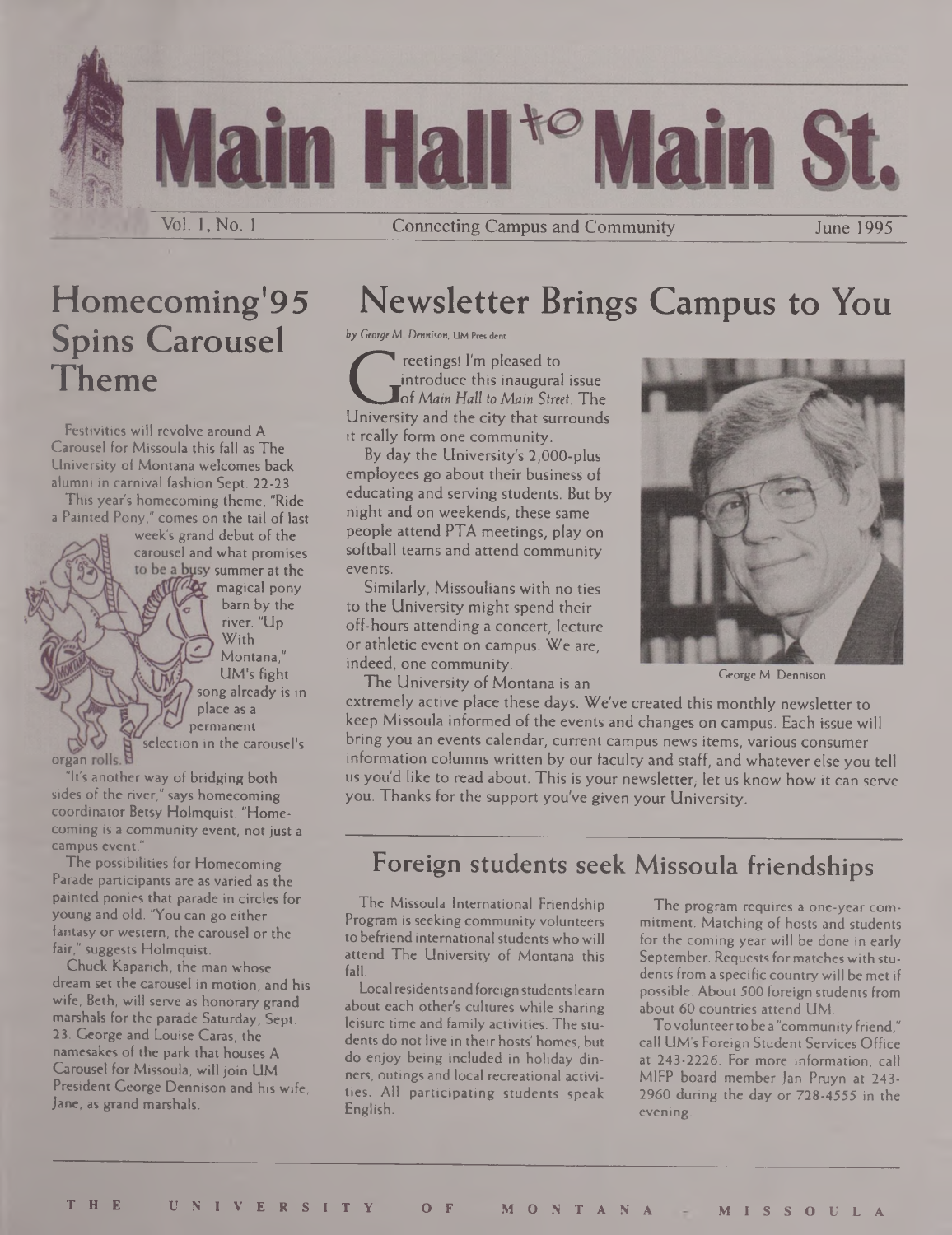## Network Helps Build Better Businesses

*by John Balsam*

**M** ontana business owners<br>Mentana University System elec-<br>Montana University System elecontana business owners can find the help they need to get ahead by tapping into a tronic network.

In today's increasingly competitive environment, access to information and resources is more important than ever for businesses. A vast resource

database provided by Montana Business Connections: The Entrepreneurship Center can help people in the business community solve tough questions and clear hurdles that might be in the way of a successful venture.

As the name implies, Montana Business Connections links business owners with the resources they need to move forward successfully. The free service offers the largest collection of information and technical and financial resources ever compiled in Montana.

Started in 1990 as the Montana Entrepreneurship Center, Montana Business Connections is a University System Center of Excellence headquartered at The University of Montana-Missoula. Regional offices are located on the Bozeman and Billings campuses; affiliate offices have been established on the Butte, Dillon and Havre campuses.

The database can be accessed electronically, either by a computer modem or through the Internet.



In its infancy, Montana Business Connections' resource database contained only university resources, such as information on faculty, student programs, research organizations, facilities and equipment, and the library. In response to the business community's needs, the database was expanded to include public and

private resources.

"Without Montana Business Connections, we would have spent a lot more time and effort finding the technical help we needed," says the owner of a Butte-based frozen dessert business. "We needed to better understand the health factors associated with our products, and Montana Business Connections put us in touch with a professor who took time to explain these factors and assure us that our process is safe."

Business owners aren't the only ones who use the service. Economic development and business-assistance organizations also tap into the database to find programs and expertise to help their clients.

For more information, call Montana Business Connections at 243-4009.

*John Balsam is the Missoula regional director of Montana Business Connections: The Entrepreneurship Center.*



s creatures who were never designed to sit, we humans do a lot

A of it.<br>We sit We sit on the job (75 percent of workers in industrialized countries have sedentary jobs). We sit while driving to work. We sit through endless meetings. We sit to eat. We sit at Grizzly games and at the Wilma Theater.



Gordon Opel

Sitting, especially in a bad chair or when we are slouching, causes the spine to curve outward, rounding the back and putting pressure on the disks. Conversely, standing and moving with good posture allows the lower back to curve naturally inward towardourbellies.This curve provides the structural strength that bears the weight of the upper back, shoulders and head.

Excessive sitting can cause a host of ailments, including aching shoulders, neck discomfort, chronic pain in the arms and hands, and fatigue, even when we are well-rested.

How much sitting is too much? If we pay attention, our bodies will usually tell us. We get restless and need to get up. On a more scientific level, researchers have concluded that the mean tolerance time of healthy people for static sitting in an upright posture is 67 minutes, to be exact.

The bottom line is, if you want to keep your back healthy, get up and move. Moving is what the body is designed to do.

Ourspine uses a mechanical pump to move nutrient-rich blood to the disks, ligaments, tendons and muscles. This pump is activated by physical activity. When we drive to Glacier Park without stopping, the pump shuts down, leaving our spine thirsting for nutrients. Unfortunately, our bodies don't warn us that this damage is taking place. We usually are not aware of the problem until we're forced to schedule a doctor's appointment for back pain.

Stay fit to sit by getting up and walking around your house or office every 30 to 60 minutes. The same advice applies when driving long distances. Stretch your back and roll out yourshoulders and neck. You'll feel much better at the end of the day or when you reach your destination.

*Gordon Opel has been promoting healthy lifestyles as director ofUM s Wellness Programfor the past eight years. He tries to practice tohat be preaches.*

*Main Hall to Main Street* is published monthly by University Communications at The University of Montana-Missoula. Send questions comments orsuggestions to Rita Munzenrider, editor, 317 Brandy Hall, Missoula, 59812, or call 243-4824.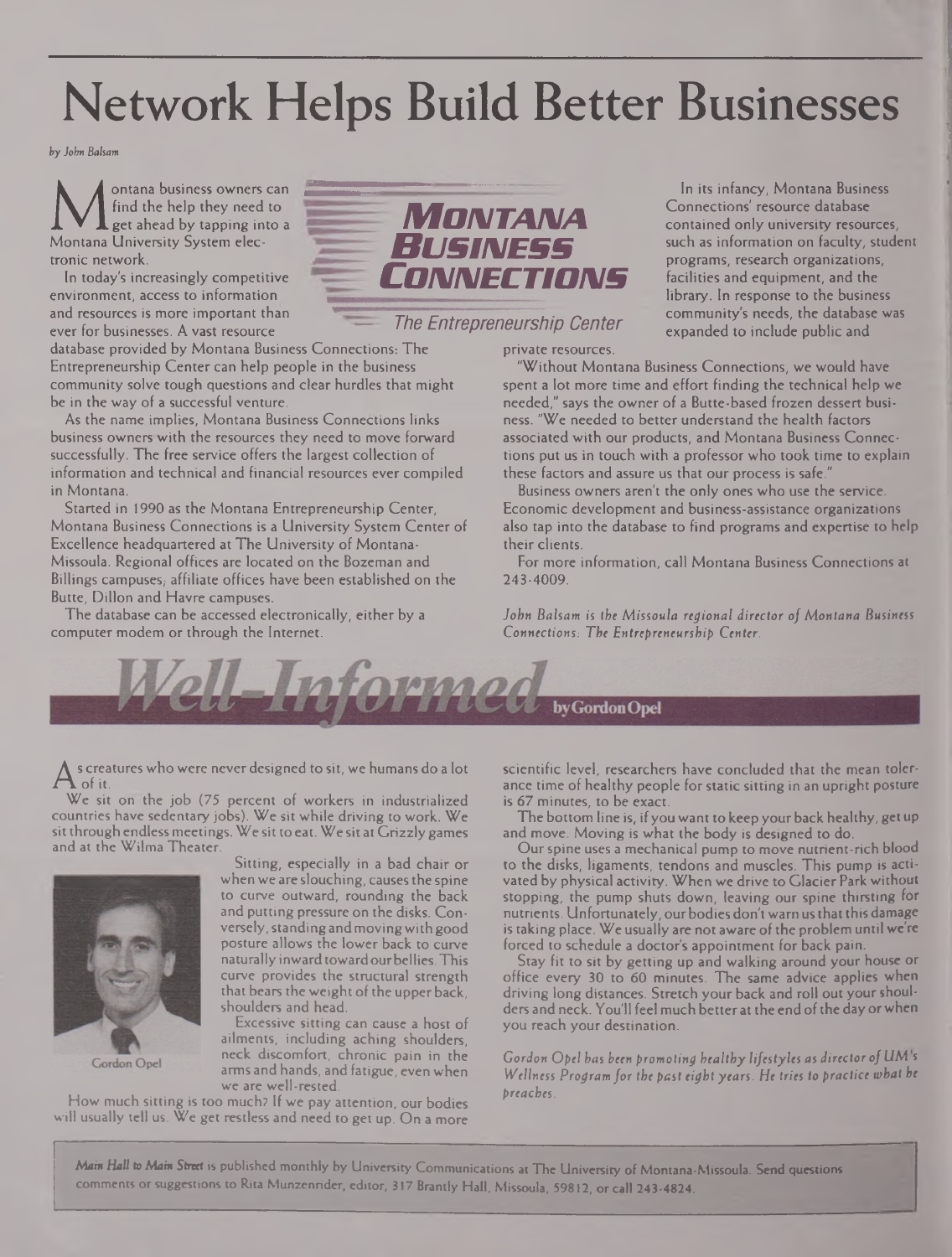

Open Your Home—UM's Center for Continuing Education is recruiting homestay families for the Toyo and Kumamoto language, cultural and economics programs that will be hosted by International Conferences and Institutes July through August. The Japanese students are coming to Missoula to study and practice English, interact with American businesses and participate in summer activities. If you are interested in opening your home and sharing your family life with a student, call Jane Bernal or Corie Bakker at 243-



2164 by June 26.

Permanent Post—Jeanne Sinz, interim director of Career Services at UM for the past year, has been named to the post on a permanent basis effective July 1. Sinz replaces

Jeanne Sinz

Don Hjelmseth, who retired at the end of the 1993-94 academic year. As interim director, Sinz initiated new programs and services, including the "Ask an Alum" project and "Opening Doors" workshops.

Before coming to UM in 1993 as a doctoral student in the educational

administration program and part-time career counselor, Sinz was regional office manager in the education division and marketing representative for Washington National Insurance Co. From 1981-90, she served as assistant director of Career Services at the University of Alaska, Fairbanks. She also worked in residence life and career counseling at Western Washington University and the University of Wisconsin-Eau Claire. Sinz holds a master's degree in guidance and counseling from the University of Wisconsin-Stout, and a bachelor's degree in sociology/journalism from the University of Wisconsin-Eau Claire.

Campaign on Campus—Employees have been digging into their pockets to help support the UM Foundation's Capital Campaign. Faculty and staff have contributed more than \$108,000, while UM retirees have promised \$185,000 in donations. The campaign's total stands at \$34 million on the way to its \$40 million goal. The money will be used for endowed faculty positions and scholarships, program enhancement, capital development and current challenges.

Seasonal Hours—The Mansfield Library will be closed on Saturdays through the summer. Until July 28, the library will be open from 8 a.m. to 10 p.m. Monday through Thursday, 8 a.m. to  $5$  p.m. Friday, and  $2$  to 10 p.m. Sunday. The library will be closed both Saturday and Sunday from July 29 through Sept. 4. Weekday hours during that time will be 8 a.m. to 5 p.m.



are at students' fingertips with "Dial Bear," a fast and easy telephone service at UM. Students can learn their academic fate in minutes by calling 243-2327 between  $8:30$  a.m. and  $4:30$  p.m. Using a touch-tone phone, students simply enter their student identification and personal identification numbers to access their grades.

Stepping Down—Margaret Kingsland, longtime executive director of the Montana Committee for the Humanities, is stepping down from the post she has held since 1974. Kingsland, whose resignation is effective Oct. 31, cited a "wish to serve Montana in other ways." A search is underway for a new executive director.

## Student Interns Lend Employers a Hand

From accounting offices in Missoula to rivers in Africa, UM students are gaining hands-on job experience while going to school.

Some don't get paid, but they earn practical knowledge and skills that could help them get jobs after graduation in today's competitive market. Through UM's Cooperative Education office, graduate and undergraduate students are placed as interns in part-time and fulltime positions that relate to their fields and career interests.

About 400 students were placed with

employers at the local, state, national and international level during the 1994- 95 academic years, says Robin Putnam, employment services specialist for Cooperative Education.

Interns can earn either credit or financial compensation—or a combination of both—while participating in the program.

Student interns have the opportunity to apply theory and skills learned in the classroom while developing new skills and knowledge in the working world. Employers get help with special projects or during peak times for their businesses, with access to a large group of qualified candidates.

The Cooperative Education staff works with employers to develop positions for students. Some employers make requests for interns, while some students develop their own positions. UM faculty and staff also generate internships through contact with individual employers and agencies.

To find out how to put a student intern to work for you, call Cooperative Education, 243-2815 or 243-4614.